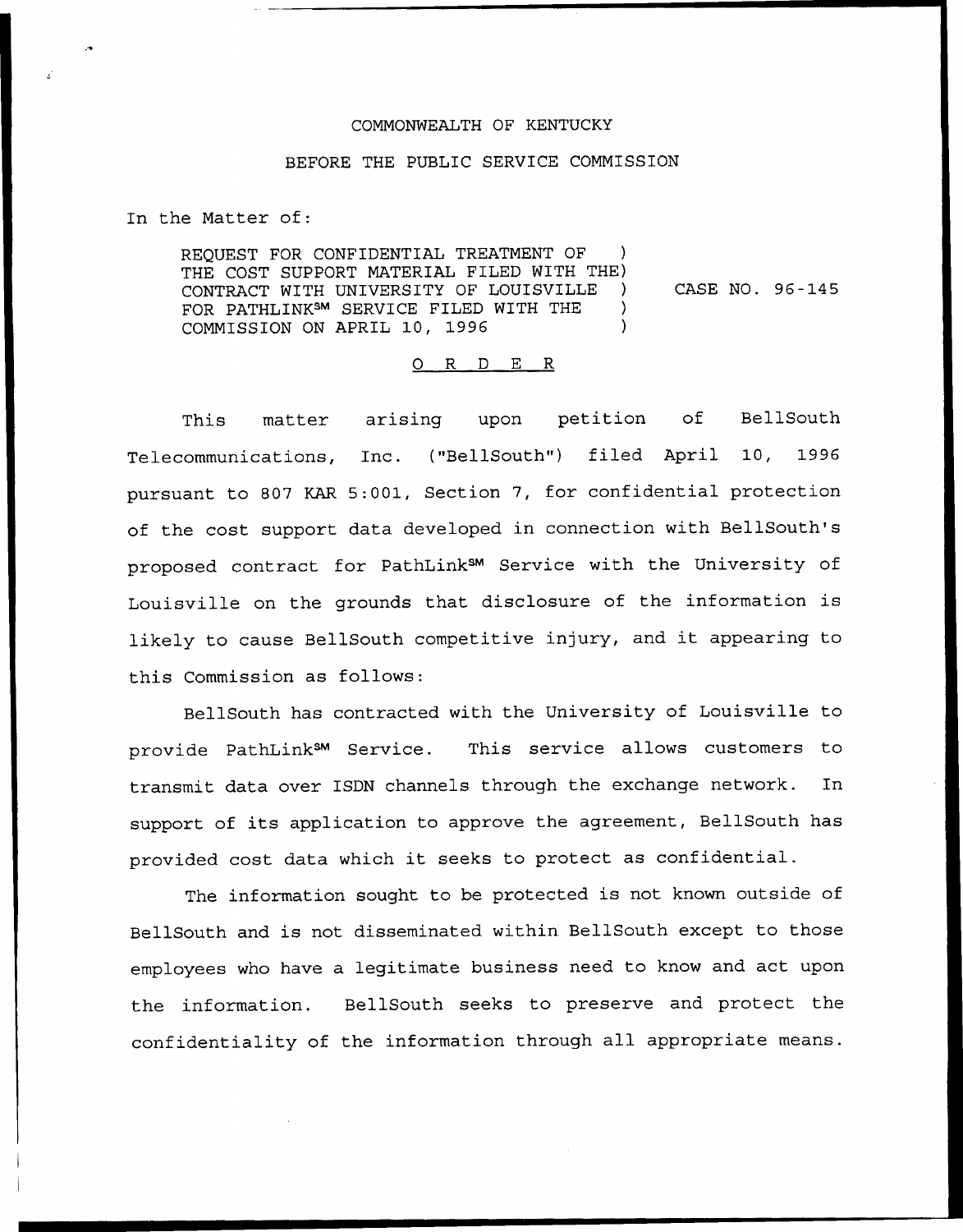KRS 61.872(1) requires information filed with the Commission to be available for public inspection unless specifically exempted by statute. Exemptions from this requirement are provided in KRS 61.878(1). That subsection of the statute exempts several categories of information. One category exempted in paragraph (c) 1 of that subsection is commercial information confidentially disclosed to the Commission which if made public would permit an unfair commercial advantage to competitors of the party from whom the information was obtained. To qualify for the exemption, the party claiming confidentiality must demonstrate actual competition and <sup>a</sup> likelihood of substantial competitive injury if the information is disclosed. Competitive injury occurs when disclosure of the information gives competitors an unfair business advantage.

PathLink<sup>SM</sup> Service is an alternative to other local exchange service offerings, private line/data services and dedicated private line networks. BellSouth's competitors for PathLink<sup>SM</sup> Service are cellular carriers who may also provide cellular data services and will soon include providers of personal communications services, cable TV providers and alternate access providers. BellSouth's competitors for private lines/data services and networks are interexchange carriers, resellers and vendors of microwave, digital radio, fiber, VSAT, and other wireless equipment and services. Disclosure of the information sought to be protected would enable competitors to determine BellSouth's cost and contribution from the service which they could use in marketing their competing services

 $-2-$